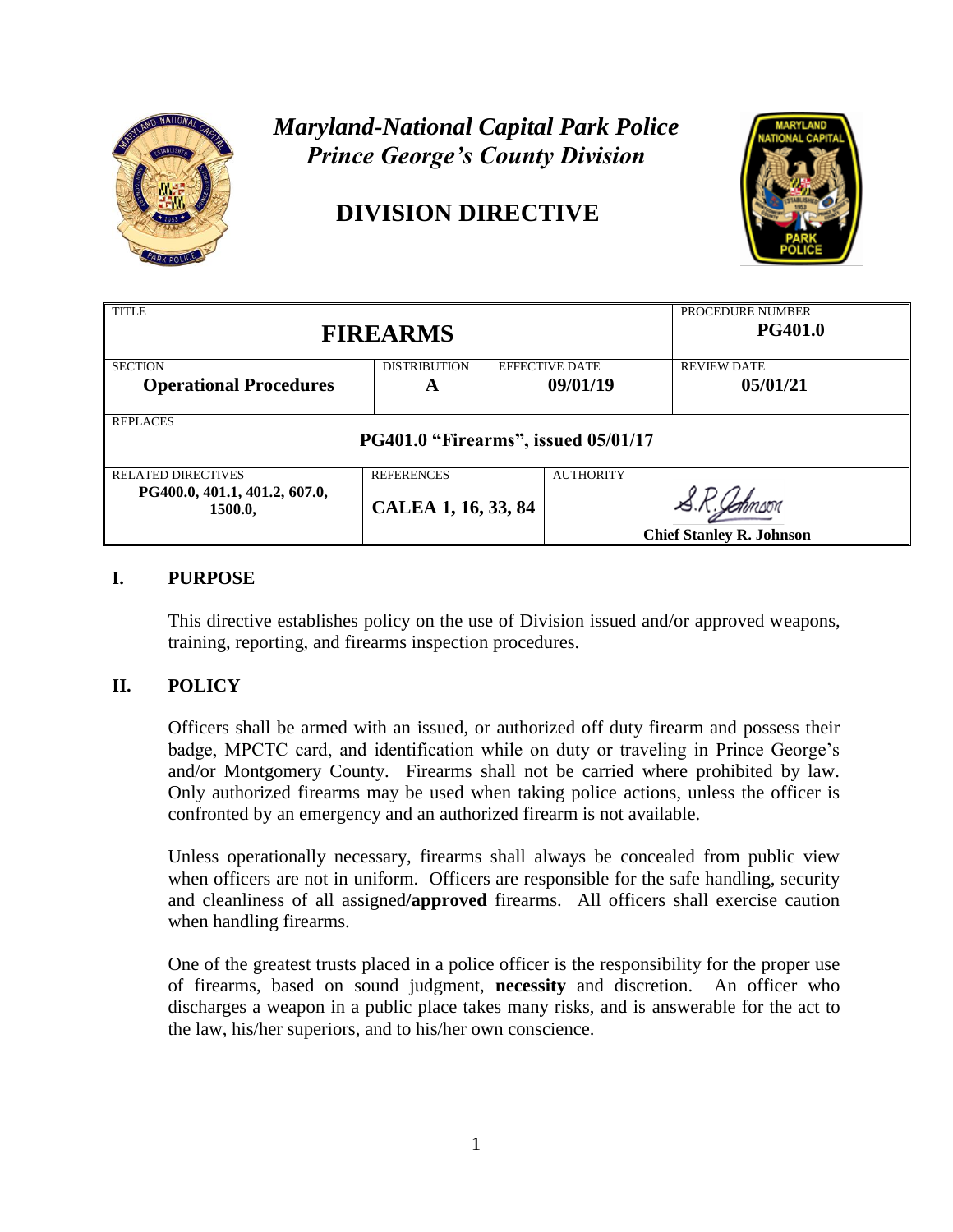## **III. ADMINISTRATIVE PROCEDURES**

The Range Administrator, Firearms Training staff has complete discretion regarding weapons safety and range operations. The Range Administrator may prohibit officers from any or all activities at the Range. All personnel using the Range are under the functional supervision of the Range Administrator and Firearms Training Staff.

- A. Issuance of Division Issued Firearms
	- All Division issued weapons will be issued by the Range Administrator and/or Division Range Master.
	- Officers will complete and sign for all issued firearms, magazines, etc. on the Division Firearms Inventory Form.
	- All Division issued weapons will be inspected with respect to general condition, serviceability and functionality prior to issuance.
- B. Turn in of Division Issued Firearms
	- All Division issued weapons will be turned into the Range Administrator and/or Division Range Master at the Range prior to transfer to Montgomery County Division, retirement or separation from the agency.
	- All Division Issued weapons will be cleaned prior to turn in.
	- All Division Issued weapons will be inspected by a certified division armorer with respect to general condition, serviceability and functionality prior to turn in.
	- Any officer who is suspended or has not qualified by end of the calendar year, will be required to turn in all Divisional issued weapons to the range for safe keeping.
	- If any officer is injured or unable to turn in their division issued weapons to the range, the officer's direct supervisor is responsible for turning in all Division issued weapons to the range.
	- All Divisional weapons will be stored in the range safes.

# **IV. REGULATIONS**

- A. Officers shall exercise the utmost care and caution when handling or discharging their firearms. In accordance with legal and moral responsibilities, it is Division policy that an officer may discharge a firearm only under the following conditions:
	- 1. Defense of Self or Others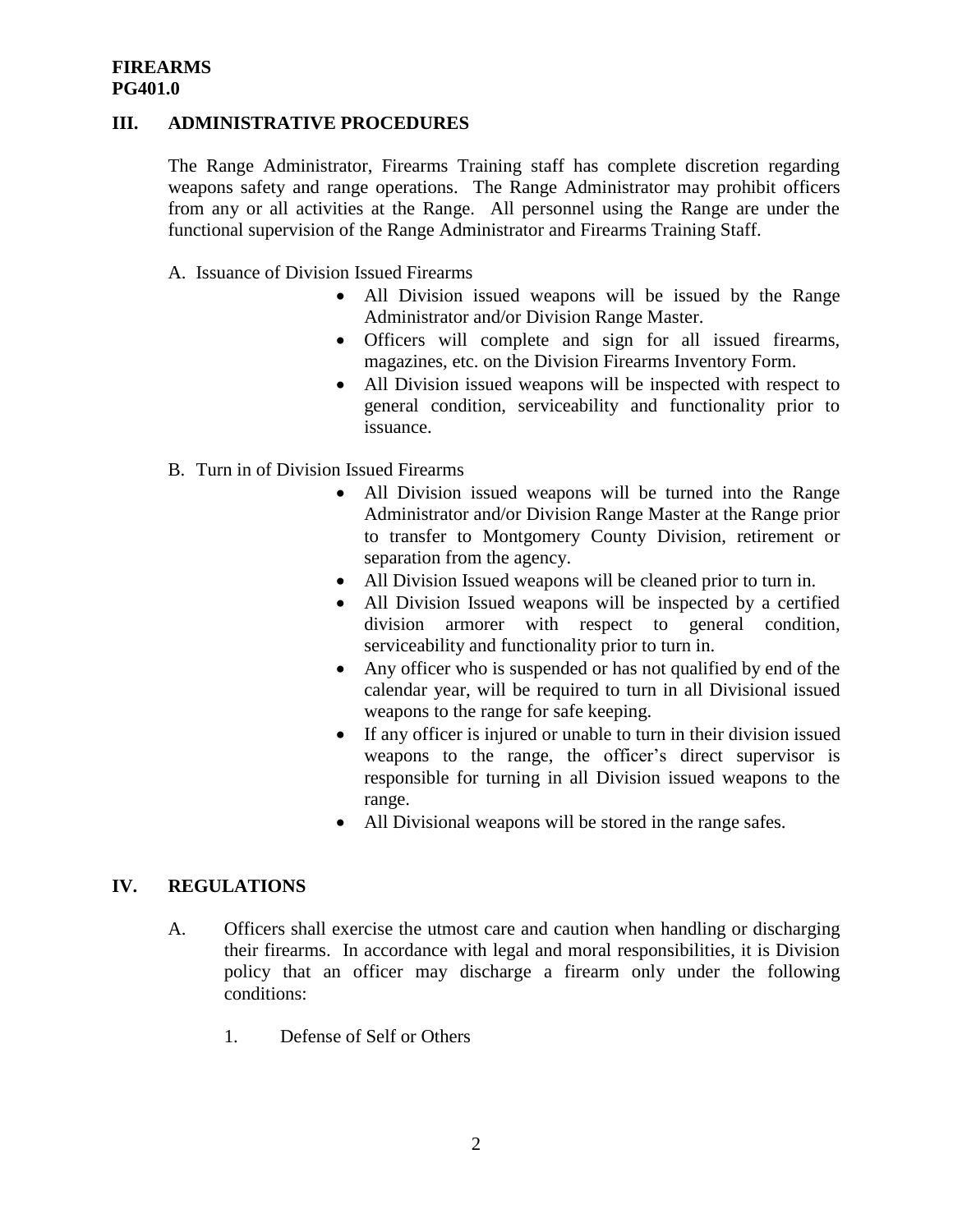Officers may discharge firearms to defend themselves or other persons from what the officer reasonably perceives as an **imminent** threat of death or **serious** bodily injury.

2. Apprehension

Officers may discharge firearms to apprehend a subject only when the officer has knowledge, not mere suspicion that the subject has inflicted, or threatened to inflict, death or **Serious** bodily injury to any person, and may endanger life or inflict other **serious** bodily injury unless apprehended without delay.

- 3. Firearms may be discharged at an approved range.
- 4. Firearms may be discharged to kill animals that are seriously injured or pose a threat to human safety.
- B. Prohibited Use of Firearms
	- 1. Warning shots are prohibited.
	- 2. When less force could reasonably be used.
	- 3. When innocent persons would be severely and unduly endangered.
	- 4. Officers shall not discharge a firearm from or at a moving vehicle, unless the occupants of the other vehicle are using or threatening to use deadly force against the officer, and the safety of innocent persons would not be jeopardized.

# **V. REPORTING**

- A. When an officer discharges a firearm while on duty or off duty, except at an approved range, he/she shall immediately notify the senior duty officer. The senior duty officer will respond to the scene (response is optional for authorized discharges involving animals) and comply with the appropriate reporting/investigative procedures, as required.
- B. Whenever an officer discharges a firearm, except at an approved range, a detailed written report relating all circumstances pertaining to the incident will be completed as soon as possible **with in the Law Enforcement Safety Act.** The Use of Force Report will fulfill all the reporting/investigative requirements for an animal destruction.
- C. When required by this section, the senior duty officer shall begin an immediate investigation as to the justification of the use of the firearm and submit a detailed written report to the Division Chief, including, if warranted, a Complaint Against Police Practices. As soon as possible, the senior duty officer shall notify the affected Area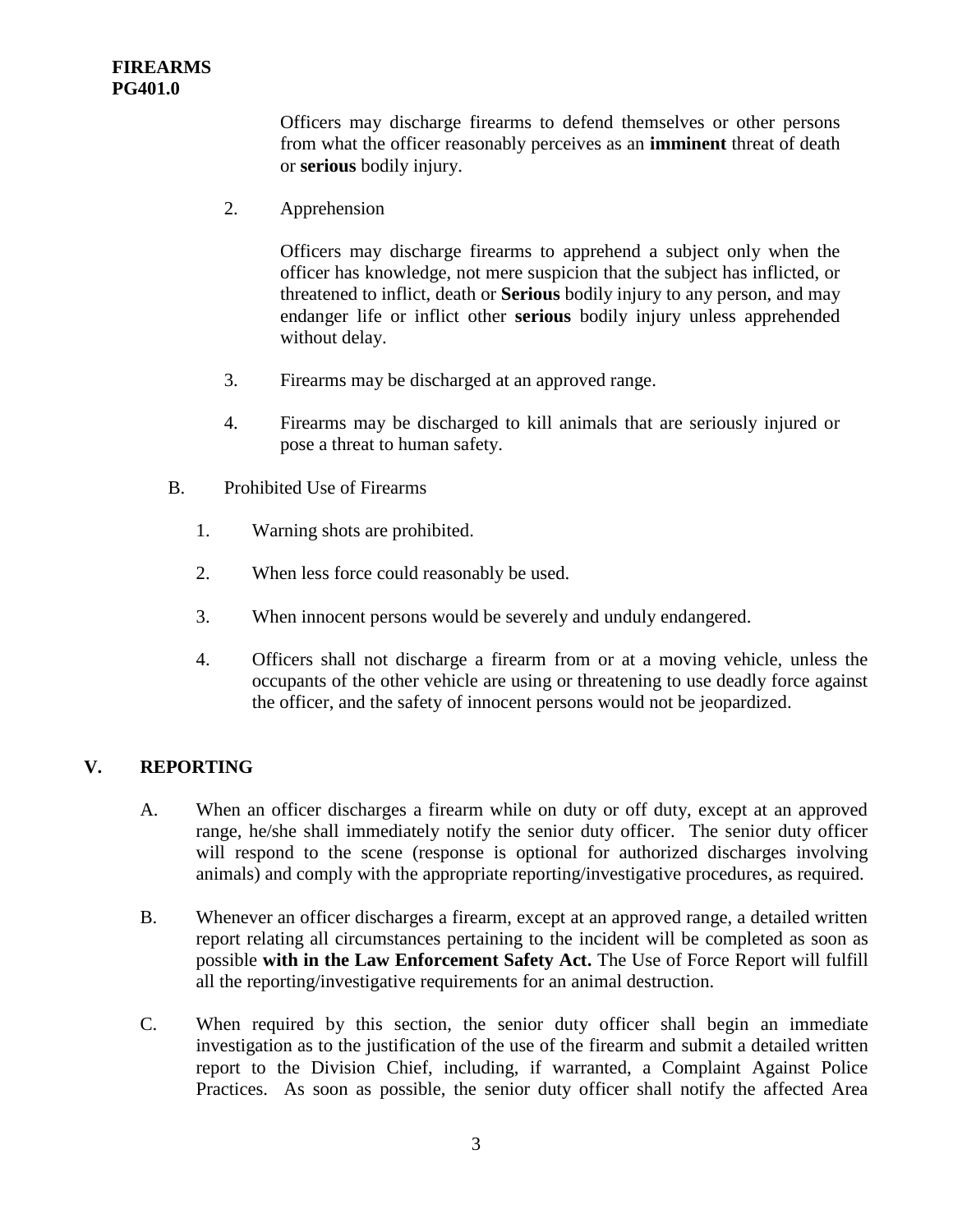Operations Assistant Chief and supply him/her with all available information related to the incident.

- D. Whenever an officer discharges his/her firearm at a suspect, the senior duty officer will call out the on-call Investigator to handle the criminal investigation (e.g., the collection of evidence, interviewing witnesses, and processing the scene). Investigative personnel will handle any felony arrest arising out of the incident.
- E. If the discharge of the weapon occurs off park property, outside of Prince George's or Montgomery Counties, the senior duty officer will be responsible for notifying the law enforcement agency having jurisdiction, and coordinating the investigation with that agency's personnel. If the discharge occurs off park property, but within either Prince George's or Montgomery Counties, the senior duty officer will be responsible for notifying the respective county police department.

## **VI. INVESTIGATION**

- A. When an officer's use of a firearm results in the injury or death of any person, or should an initial investigation of an officer's use of a firearm indicate misuse of that weapon, the member may be placed on administrative leave, (in accordance with Division Directive PG1500.0 – "Law Enforcement Officers' Bill of Rights"), pending a thorough investigation of all circumstances surrounding the incident.
- B. Should the initial investigation indicate that the officer had justification for discharging a weapon, the Division Chief may return the member to duty, pending final investigation and disposition.

#### **VII. DEPARTMENT ISSUED AND/OR APPROVED WEAPONS**

- A. Division Issued Weapons
	- 1. The Division issued weapon is the Glock Generation 4, Model 23-.40 caliber.
	- 2. No Officer shall carry any firearm, on or off duty, with which they are not currently qualified with.
	- 3. Officers shall be able to demonstrate knowledge of safety procedures and functions of the issued weapon (Firearms Proficient Form).
	- 4. Issued weapons will be inspected by a Certified Armorer, with respect to general condition, serviceability and functionality prior to firing on the range.
	- 5. It is the responsibility of each officer to maintain the issued weapon in a clean and serviceable condition.

#### B. Off Duty/Secondary Weapons

1. Officers who carry an off duty/secondary weapon, may carry an approved semi-automatic pistol of .40 caliber, 9mm or .380 caliber. The semi-automatic must be capable of double action or single to double action, have a total capacity of at least eight rounds. All semi-automatic pistols must have a device which de-cocks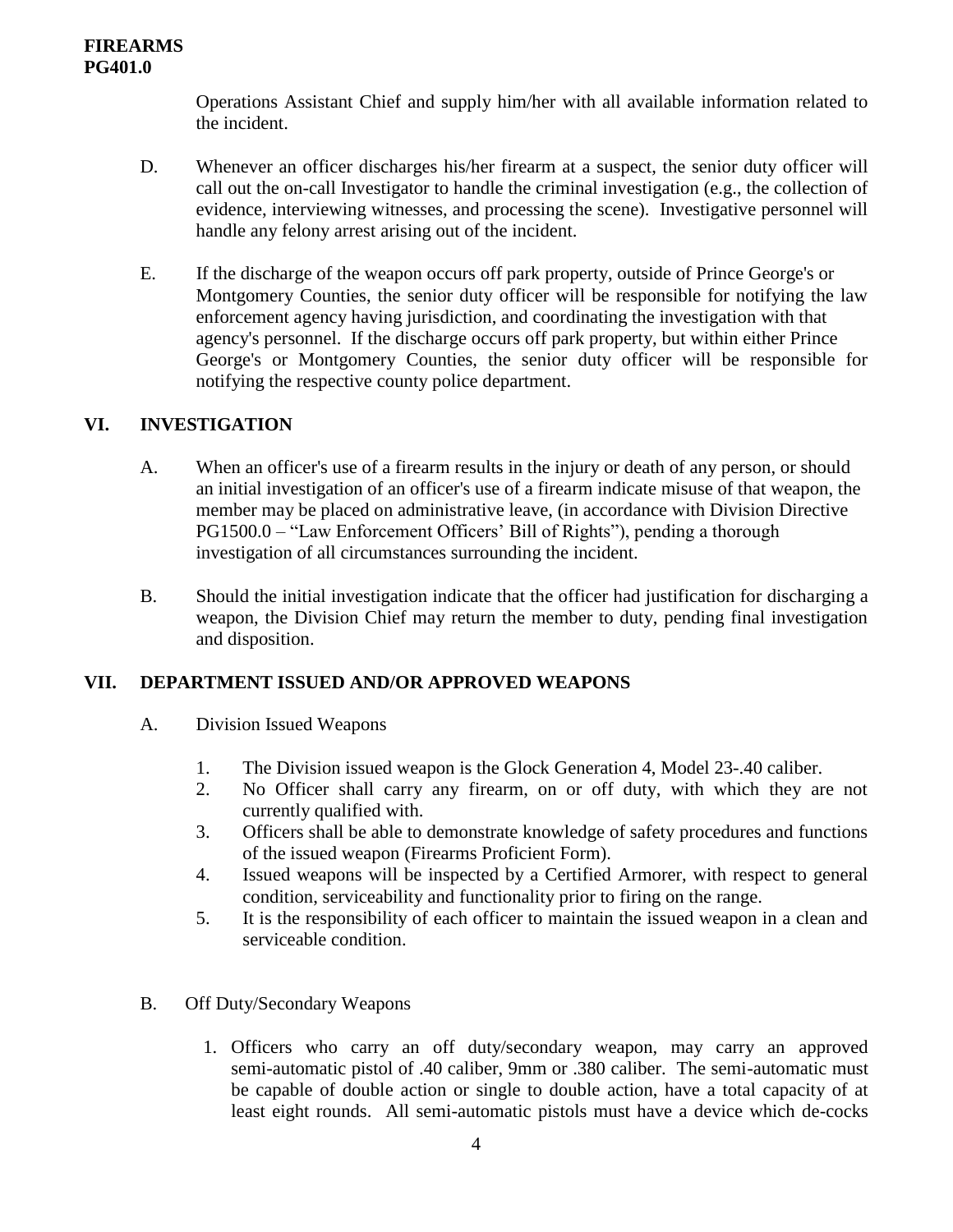the weapon from single action to double action, if single action is available. A slidelocking device, capable of keeping the slide open for inspection purposes, is also required.

- 2. All approved off duty/secondary weapons, other than Glock, shall be inspected by an approved, certified Armorer/Gunsmith, to insure their proper and safe working order.
- 3. An off-duty/secondary weapon certification form shall be submitted to the Range Master/Armorer no later than October 31 of each year. Failure to do so will result in the suspension of the officer's authority to carry the weapon off duty.
- 4. Officers shall be able to demonstrate knowledge of safety procedures and functions of the off-duty/secondary weapon.
- 5. Certified firearms instructors will oversee any proficiency testing of officers.
- 6. Final approval of off duty weapons shall rest with the Range Master.
- 7. Physical alterations, affecting the safety and/or operation of an off-duty/secondary weapon, shall render it unacceptable.
- 8. Grip(s) and/or grip adapter(s) are permissible, provided they do not interfere with the safe operation of the weapon.
- 9. Officers are limited to one off-duty/secondary weapon. The make, model, and serial number shall be recorded by the Range Master/Division Armorer. Should this weapon become unavailable, the issued weapon must be carried, pending qualification with a replacement.
- 10. An off-duty/secondary weapon certification form shall be submitted to the Range Master/Armorer no later than October 31 of each year. Failure to do so will result in the suspension of the officer's authority to carry the weapon off duty.
- 11. Any off-duty/secondary weapon that malfunctions two or more times during any one qualification trial will be immediately suspended from approval, until such time as it is re-certified to be in working order, as per Section VI.C.5 above.
- 12. Only officers hired by this Agency before July 1, 1988 may carry a revolver as an off-duty/secondary weapon.
- C. Division Issued Shotgun/Personal Shotgun Program
	- a) The Division issued Shotgun is the Remington Model 870 Police Magnum – 12 gauge  $2\frac{3}{4}$  in.
	- b) All officers have the option, on an annual basis, to qualify with the Division issued shotgun on a course of fire, as determined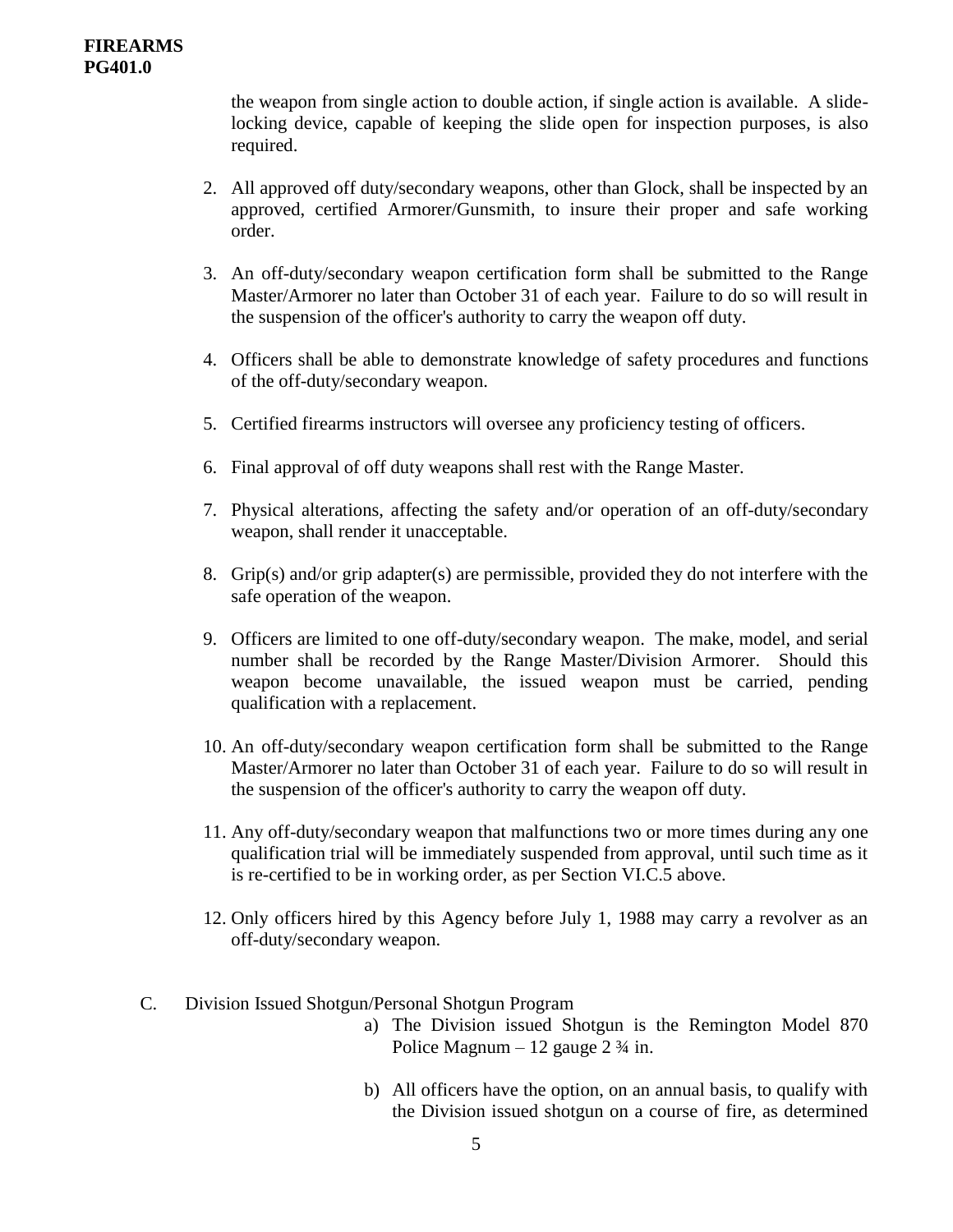by the Firearms Range Administrator. Officers will be required to fire a minimum score as set by the corresponding course requirements.

- c) All officers, who opt to carry a shotgun, are required on an annual basis to demonstrate the safe handling and unloading of the shotgun.
- d) All officers who are certified to carry a shotgun, must have the division issued or personal shotgun inspected by a certified armorer annually.
- e) Certified firearms instructor will oversee any proficiency testing of officers
- D. Division Issued Patrol Rifle
	- a) The Division issued Patrol Rifle is the Bushmaster 16" Patrolman's Carbine Rifle or Smith and Wesson 16" Carbine Rifle in .223 Rem - 5.56mm NATO.
	- b) All officers will be required, on a bi-annual basis, to qualify with the Division issued patrol rifle on a course of fire, as determined by the Firearms Range Administrator. Officers will be required to fire a minimum score as set by the corresponding course requirements.
	- c) All officers, who carry a Division issued patrol rifle, are required on a biannual basis to demonstrate the safe handling and unloading of the patrol rifle.
	- d) All officers who are certified to carry a Division issued patrol rifle, must have the division issued patrol rifle inspected by a certified armorer biannually.
	- e) Certified firearms instructors will oversee any proficiency testing of officers.
	- f) Officers are not authorized to do modifications, alterations, or repairs on Division issued weapons. All approved modifications, alterations, or repairs shall be done through the Range Master/Division Armorer.
	- g) Grip(s) and/or grip adapter(s) are permissible, provided they do not interfere with the safe operation of the weapon.

#### E. Carrying of Weapon

- 1. On Duty
	- a. Officers working in uniform shall carry the issued weapon, magazine, ammunition, and holster at all times when on duty.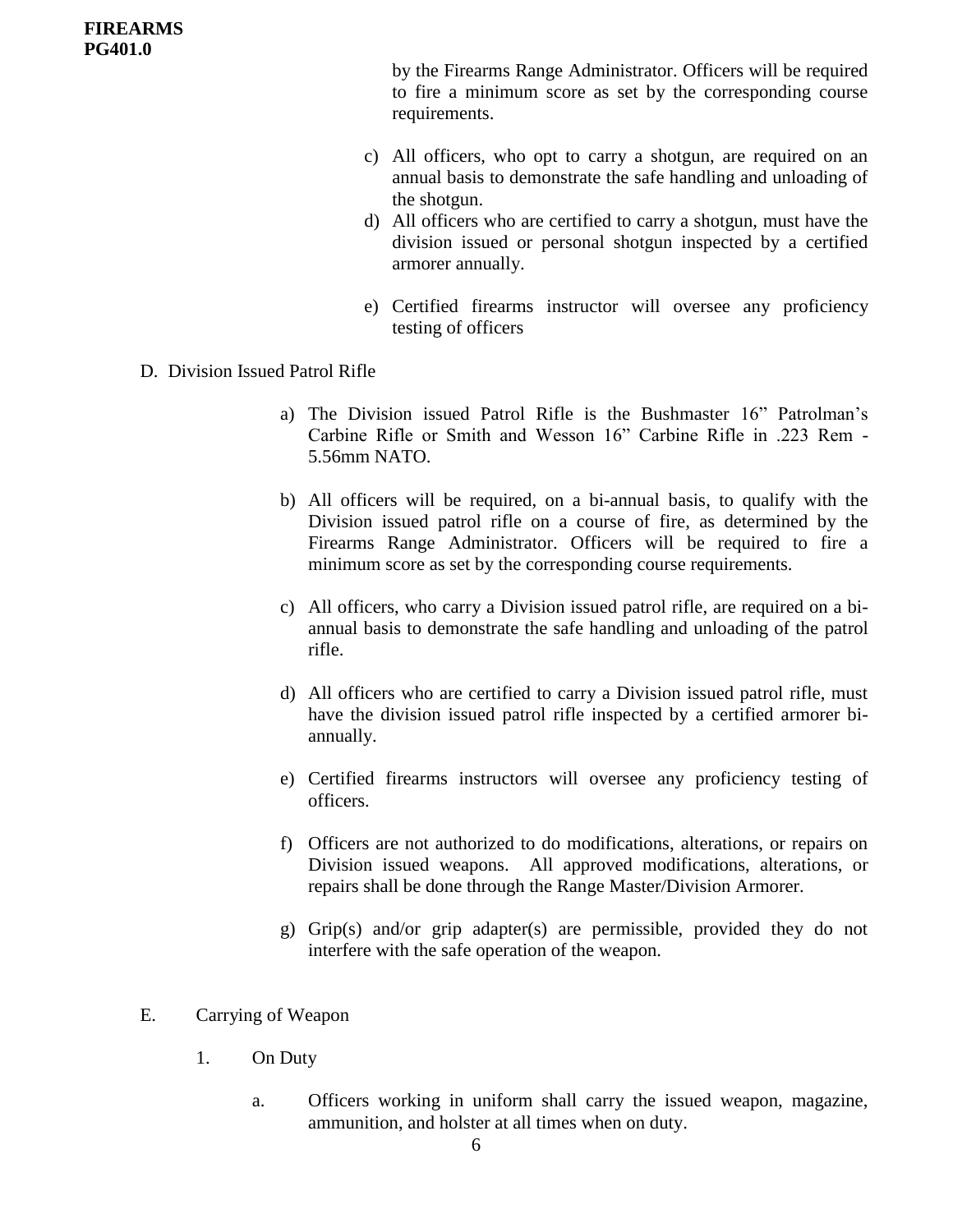- b. Officers assigned to plain clothes assignments or duties may carry their approved, off duty weapon while on duty, with the approval of the Area Operations Assistant Chief.
- c. Officers may carry their approved, off-duty, semi-automatic weapon as a secondary weapon, provided that:
	- 1) The officer is currently qualified with the weapon;
	- 2) The weapon is approved by the Range Master/Department Armorer;
	- 3) The weapon is carried in an approved holster, designed to both securely hold the weapon in the holster and secure the holster to the wearer; and
	- 4) The weapon is concealed on the officer's person.
- d. Shift supervisors shall, as part of their weapons inspection of issued weapons, inspect any secondary weapon and holster worn by an officer under his/her command, to ensure that the officer is in compliance with this directive.
- 2. Off Duty/Secondary
	- a. Off duty officers shall carry their service weapon or approved off duty weapons while traveling in Prince George's and Montgomery Counties, and are subject to all Division regulations and guidelines pertaining to the carrying and use of firearms.
	- b. In the event that an officer is suspended from the Division, or the officer's authorization to carry a Division firearm is temporarily or permanently suspended or revoked, the officer's authorization to carry an offduty/secondary weapon shall be automatically and concurrently rescinded.
	- c. Officers dressed in civilian attire shall wear their weapon in a manner that conceals it from public view.
	- d. Weapons shall be carried in a holster when off duty. The holster should be attached securely to the officer's person or clothing and should be secured in a readily available place which is protected from public access.
	- e. When circumstances render carrying a firearm impractical (e.g., athletic activity), it will be secured in a readily available place that is protected from public access.
- 3. Off Duty Firearms are not Required:
	- a. When outside of the counties;
	- b. When traveling into or from a jurisdiction prohibiting the carrying of firearms (no firearms will be carried where the law prohibits such action);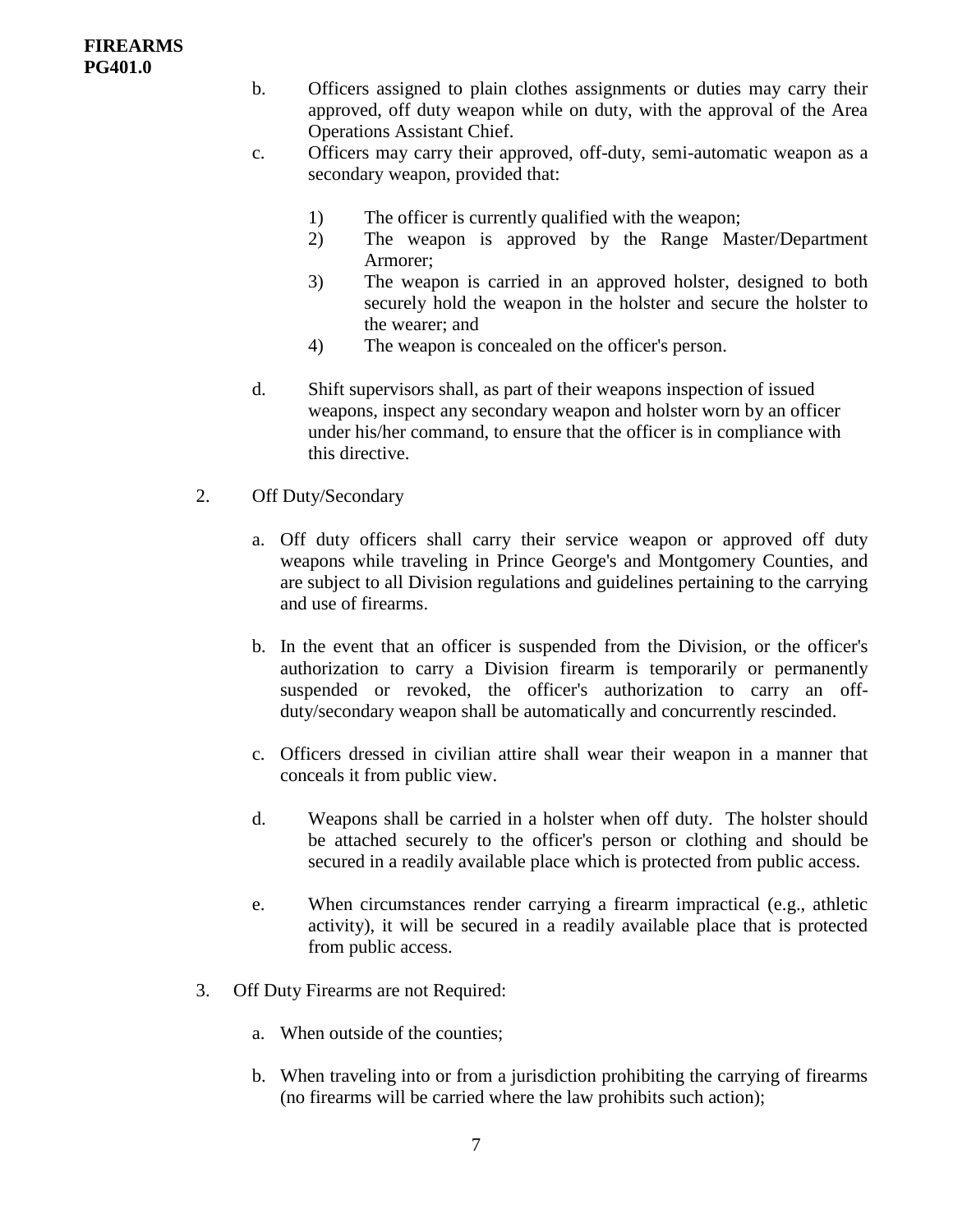# **VIII. AMMUNITION**

- A. The approved duty ammunition for firearms will be:
	- 1. The approved ammunition for Division issued primary semiautomatic handguns weapons is - 165 grain "Hydra-Shok" or "HST", .40 caliber S&W cartridge, JHP manufactured by the Federal Cartridge Company.
	- 2. The approved ammunition for off-duty/secondary semi-automatic handguns chambered for 9mm weapons – 147 grain "Hydra-Shok" or "HST," 9mm cartridge manufactured by the Federal Cartridge Company.
	- 3. The approved ammunition for off-duty/secondary semiautomatic handguns chambered for .380 caliber will be either Federal Cartridge Company, "Hydra-Shok" or "HST," .380 ammunition, or other .380 ammunition having a hollow point bullet (HPB).
	- 4. The approved ammunition for the Division issued Remington shotgun will be the 12 gauge 2 ¾ in reduced recoil tactical rifle slug manufactured by the Federal Cartridge Company. Officers will be issued 10 rounds of the reduced recoil tactical slug ammunition.
	- 5. The approved ammunition for the Division issued patrol rifle will be Federal .223 Remington 62 grain Bonded Soft Point (BSP) Duty (LE22T3). All personnel, certified to carry the Division issued patrol rifle, shall carry 90 rounds of issued ammunition in the 3 issued magazines and secured in the approved or issued ammunition carrier while on duty.
	- 6. All personnel, rank of Lieutenant and above, and those officers authorized to wear civilian attire, shall carry 27 rounds of issued ammunition, of which at least 13 shall be carried in the issued magazine and secured in the approved or issued ammunition carrier while on duty.
	- 7. All personnel, rank of Sergeant and below, shall carry 40 rounds of issued ammunition, of which at least 26 shall be carried in two issued magazines and secured in the approved or issued ammunition carrier while on duty.
	- 8. Reloaded or re-manufactured ammunition will not be used in any Division issued firearm.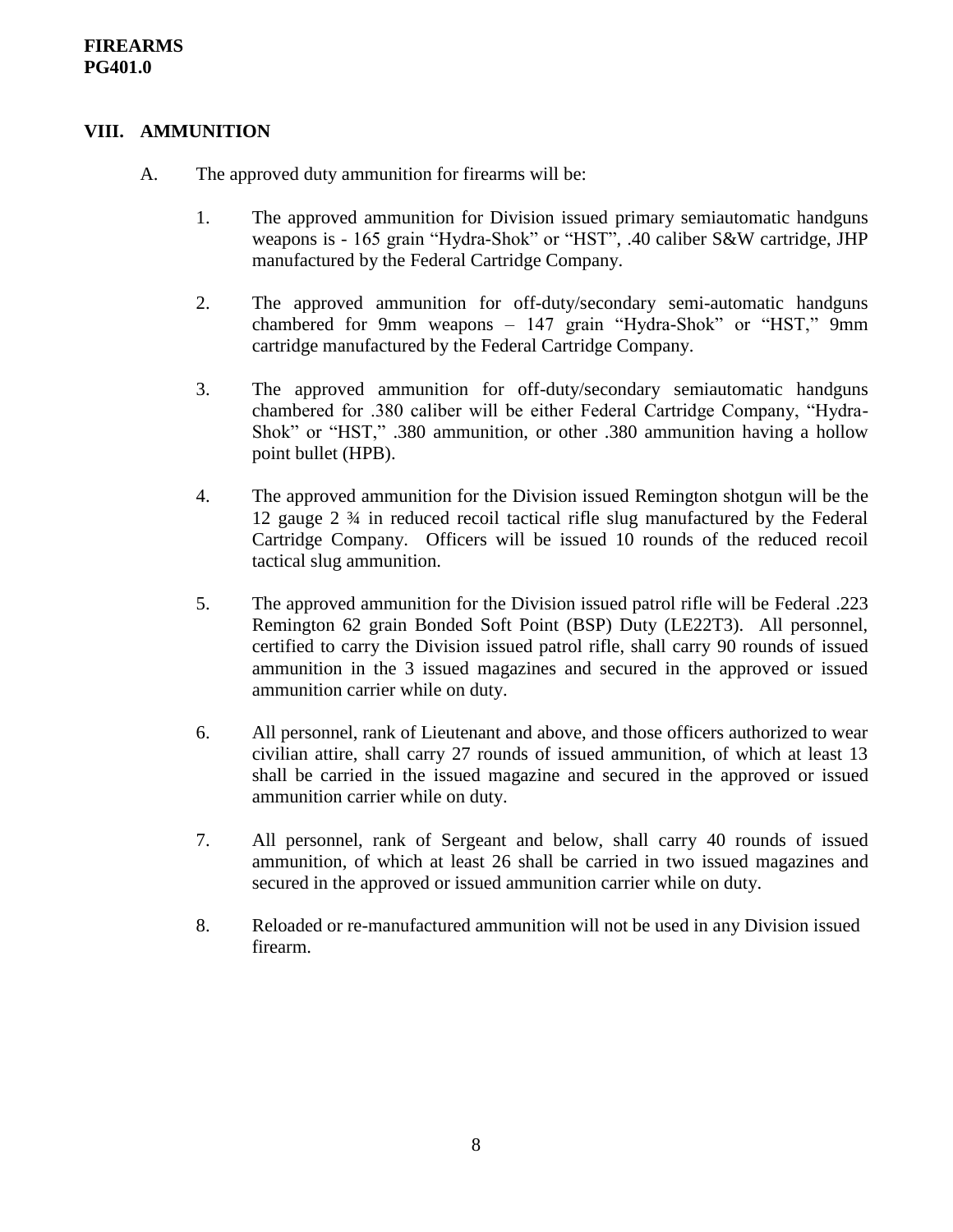# **IX. QUALIFICATION**

- A. Issued Primary/Secondary Weapon
	- 1. All officers shall annually qualify, within the first three attempts, with the Division issued primary/secondary weapon on both a day and reduced light course of fire, as determined by the Firearms Range Administrator and shall be required to fire a minimum score as set by the course requirements.

If an officer fails to qualify with his/her issued primary/secondary weapon on their scheduled range qualification day, within their first three attempts, the officer will be rescheduled on the next available day for another qualification attempt.

- Any officer who fails to shoot a qualifying score on day or reduced light course will be required to attend additional training as determined by the departments Shooter Improvement Program (SIP).
- Any officer who is placed in the department's Shooter Improvement Program (SIP), will be notified in writing, a copy will be sent to the Range Administrator, Training Section, and Division Chief.
- If any officer fails three consecutive attempts during annual firearms training, day or reduced light course of fire. The officer will be administratively suspended and rescheduled for the next available range date for remedial training. Suspension under these circumstances is not a disciplinary action. The officer will receive written notification of the administrative suspension from the firearms training staff. The officer will not be permitted to wear or carry any weapons until the officer posts a passing score on the qualification course. The officer will surrender their issued weapons, MPCTC card, Divisional credentials, vehicle keys, and equipment. All items will be secured in the range safe or ammunition bunker for safekeeping.
- Any officer who is on administrative suspension and will not be permitted to wear or carry any weapon until the officer posts a passing score on the qualification course.
- Certified firearms instructors shall oversee all proficiency testing of officers.
- 2. Any officer who fails to shoot a qualifying score on the first relay will be required to attend additional training as determined by the department.
- 3. All officers shall be able to demonstrate knowledge of safety procedures and functions of the issued weapon.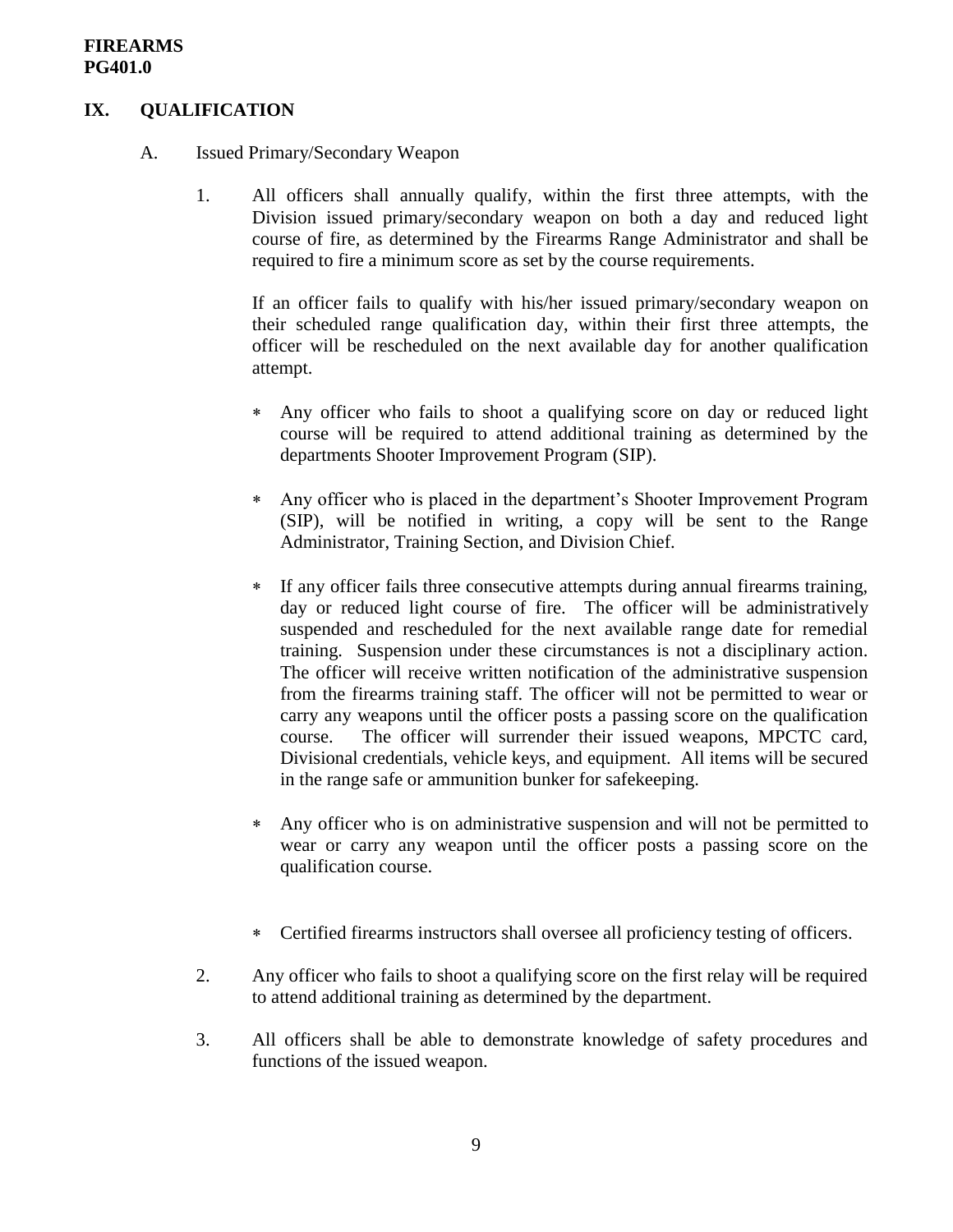- 4. Issued weapons will be inspected by a certified armorer, with respect to general condition, serviceability, and functionality prior to firing on the range.
- 5. Qualification classification:

| 1. Master       | $99.0 - 100$  |
|-----------------|---------------|
| 2. Expert       | $95.0 - 98.9$ |
| 3. Sharpshooter | $85.0 - 94.9$ |
| 4. Marksman     | $75.0 - 84.9$ |

- B. Off Duty Weapons
	- 1. All officers shall annually qualify with the approved Division off duty/secondary weapon on a course of fire, as determined by the Firearms Range Administrator and shall fire a minimum score of 75%. If an officer fails to qualify with an offduty/secondary weapon on the first day of qualification, the officer shall not be authorized to carry the weapon. An officer may attempt to re-qualify with the offduty/secondary weapon at any of the firearms training sessions that he/she attends during the next year.

Certified firearms instructors shall oversee all proficiency testing of officers.

- 2. Officers shall be able to demonstrate knowledge of safety procedures and functions of the off-duty/secondary weapon.
- 3. Off duty/secondary weapons will be inspected by a certified armorer, with respect to general condition, serviceability and functionality prior to firing on the range.
- 4. Officers qualifying with an off-duty/secondary .38 special revolvers or .380 semiautomatics shall supply their own ammunition.
- C. Shotguns
	- 1. All officers have the option, on an annual basis, to qualify with the Division issued shotgun on a course of fire, as determined by the Firearms Range Administrator. Officers will be required to fire a minimum score as set by the corresponding course requirements.
	- 2. All officers, who opt to carry a shotgun, are required on an annual basis to demonstrate the safe handling and unloading of the shotgun. This will be required whether or not the officer chooses to fire a qualification course of fire.
	- 3. Certified firearms instructors will oversee any proficiency testing of officers.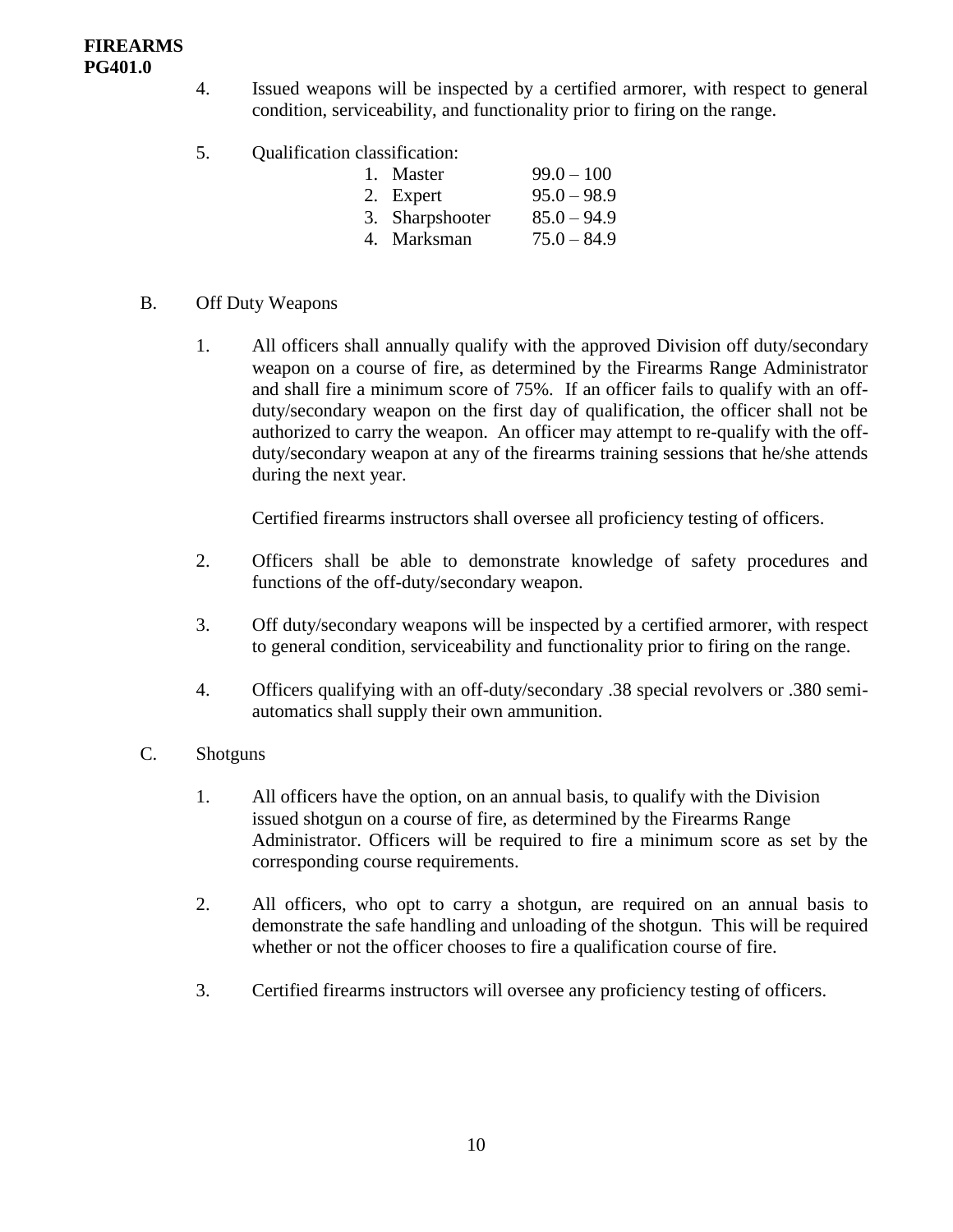## **X. INSPECTION**

- A. All personnel shall routinely inspect issued weapons for cleanliness, safety, and functionality. Any defects should be reported to the immediate supervisor so that repairs can be made.
- B. Supervisors shall conduct periodic firearm inspections for personnel under their supervision. Firearms are to be inspected for cleanliness and operational safety by certified firearms instructors and/or armorers.
- C. All Division weapons (shotguns, rifles, etc.) shall be inspected annually by the Range Master/Division Armorer.
- D. Personnel who have damaged issued firearms through abuse, carelessness or misuse, or who have failed to properly maintain the firearm, shall be reported to the affected Chain of Command in writing, by the inspecting supervisor.
- E. Officers shall be required to replace a weapon lost or damaged through negligence, at their own expense.

## **XI. WEAPONS CONDITIONS**

- A. Handgun:
	- a. Storage Condition: magazine removed, chamber empty (physically and visually inspected), slide forward.
	- b. Duty ready: magazine inserted, round in chamber, slide forward.
- B. Shotgun:
	- a. Storage Condition: magazine tube empty, action opened, safety on "SAFE".
	- b. Cruiser Condition: four rounds loaded in the magazine tube, action closed on an empty chamber, safety on "SAFE".
	- c. Duty Ready: Round in the chamber, action closed, safety on "FIRE".
- C. Patrol Rifle:
	- a. Storage Condition: magazine removed, bolt locked to the rear, safety on "SAFE".
	- b. Cruiser Condition: 30 round magazine inserted, bolt forward, chamber empty, safety on "SAFE".
	- c. Duty Ready: 30 round magazines inserted, bolt forward, round in chamber, safety on "FIRE".

# **XII. SAFETY**

- A. Safety rules:
	- a. The firearm is always loaded.
	- b. Never point a firearm at something you are not prepared to shoot.
	- c. Always be sure of your target and what is behind it.
	- d. Keep your finger off the trigger until you are on target and ready to fire.